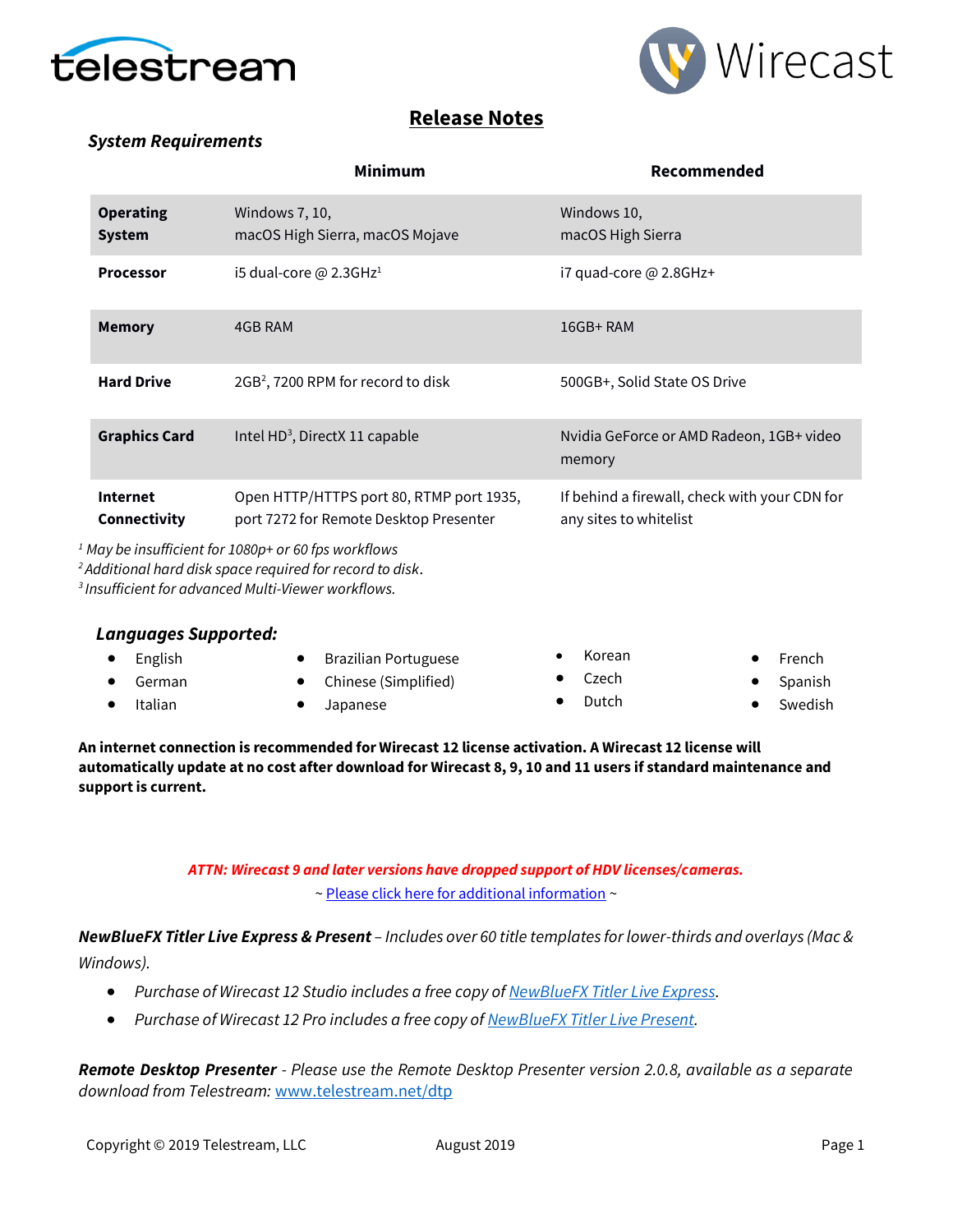



# *Best Practices*

#### Minimum Required Upload Speed:

- It is recommended that an upload speed rate of at least double the selected video bitrate be available, especially for a total target bit-rate of 10Mbps (Megabits per second) or less, or when there are multiple outgoing streams.
- Upload speed can be tested at a website such as **TestMy.net/upload**.
- Additional tasks that can consume upload bandwidth on the network should also be considered when determining how much of the available upload bandwidth can be allocated towards streaming.

#### Rendezvous

Wirecast Rendezvous uses WebRTC technology that can be very resource intensive. For the best experience, we suggest considering the following table when choosing hardware:

|                        | Studio (2 quests + 1 host)  | Pro $(7 \text{ quests + 1 host)}$ |
|------------------------|-----------------------------|-----------------------------------|
| Bandwidth <sup>4</sup> | Add 4 Mbps                  | Add 5+ $Mbps^5$                   |
| Processor <sup>4</sup> | $i5$ quad-core <sup>6</sup> | i7 quad-core <sup>6</sup>         |

<sup>4</sup>Based on a single simultaneous stream of 720p30 x264 @ 4.0Mbps.

<sup>5</sup>Bandwidth per guest will scale downwards as more are added to maintain reliability.

 $6$ Minimum recommended processor with example stream $4$ . More demanding workflows may require a more capable CPU.

#### ISO Recording:

- Solid State Drive or fast RAID array recommended for ISO Recording and Replay functionality.
- Actual data rates will vary depending on quality level selected for ProRes (Mac) or MJPEG recording (Windows), as well as the resolution and frame rate selected.
	- For Mac ProRes recording please refer to [Apple's ProRes data rate specifications](https://documentation.apple.com/en/finalcutpro/professionalformatsandworkflows/index.html).
	- Windows MJPEG Best Quality Guidelines (Megabytes per second):
		- *1080i and 1080p 29.97 and 30 FPS, MJPEG Best Quality* ~25MB/sec
		- *1080p 60 FPS, MJPEG Best Quality* ~50 MB/sec
		- *720p 59.94 and 60 FPS, MJPEG Best Quality* ~20 MB/sec
- Total expected data rate should be compared to available disk write speed to ensure adequate disk throughput.

#### *Failure to ensure the available disk write speed is greater than the highest expected total data rate may result in frames being dropped from recordings (ISO, Replay, and Record-to-Disk).*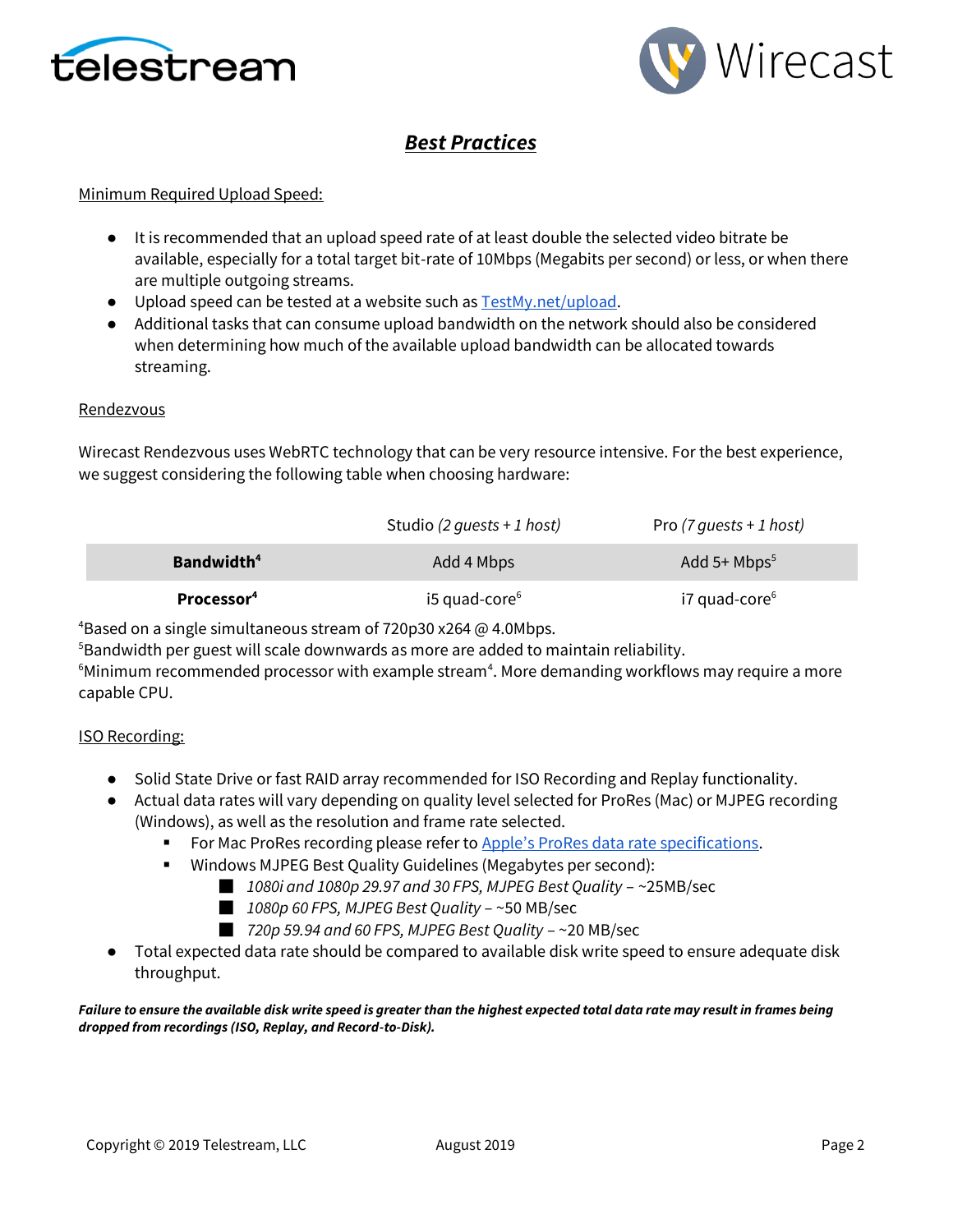



# *Best Practices (cont.)*

#### Hardware accelerated encoding requirements:

- Intel Quick Sync Video encoding requires an Intel CPU with an Intel® QuickSync Video core[.](http://ark.intel.com/search/advanced?QuickSyncVideo=true&MarketSegment=DT) [List of Intel CPUs supporting QuickSync](http://ark.intel.com/search/advanced?QuickSyncVideo=true&MarketSegment=DT)
- NVIDIA NVENC encoding requires an NVidia GPU with Kepler architecture or newer[.](https://developer.nvidia.com/nvidia-video-codec-sdk) [NVIDIA only maintains a general list of supported GPUs](https://developer.nvidia.com/nvidia-video-codec-sdk)
- Apple Hardware Accelerated H.264 encoding requires a Mac with an integrated Intel GPU<sup>\*</sup>. *\*This may change in the future, as the Apple API decides what hardware acceleration method is to be used. At the time of this writing, only Quick Sync via an Intel GPU is supported.*

#### High frame-rate streaming (60fps):

- High frame-rate streaming will result in increased CPU usage and require a higher bit rate (4Mbps or higher) for a quality encode.
- Simply switching to a higher frame-rate without ensuring the CPU and bitrate are sufficient may result in a lower quality encode.

#### CPU Usage:

- Consider lowering your canvas frame rate and/or streaming resolution to lower CPU usage.
- Maintained system CPU usage greater than 60% will increase the likelihood of dropped frames.

*(End of Page)*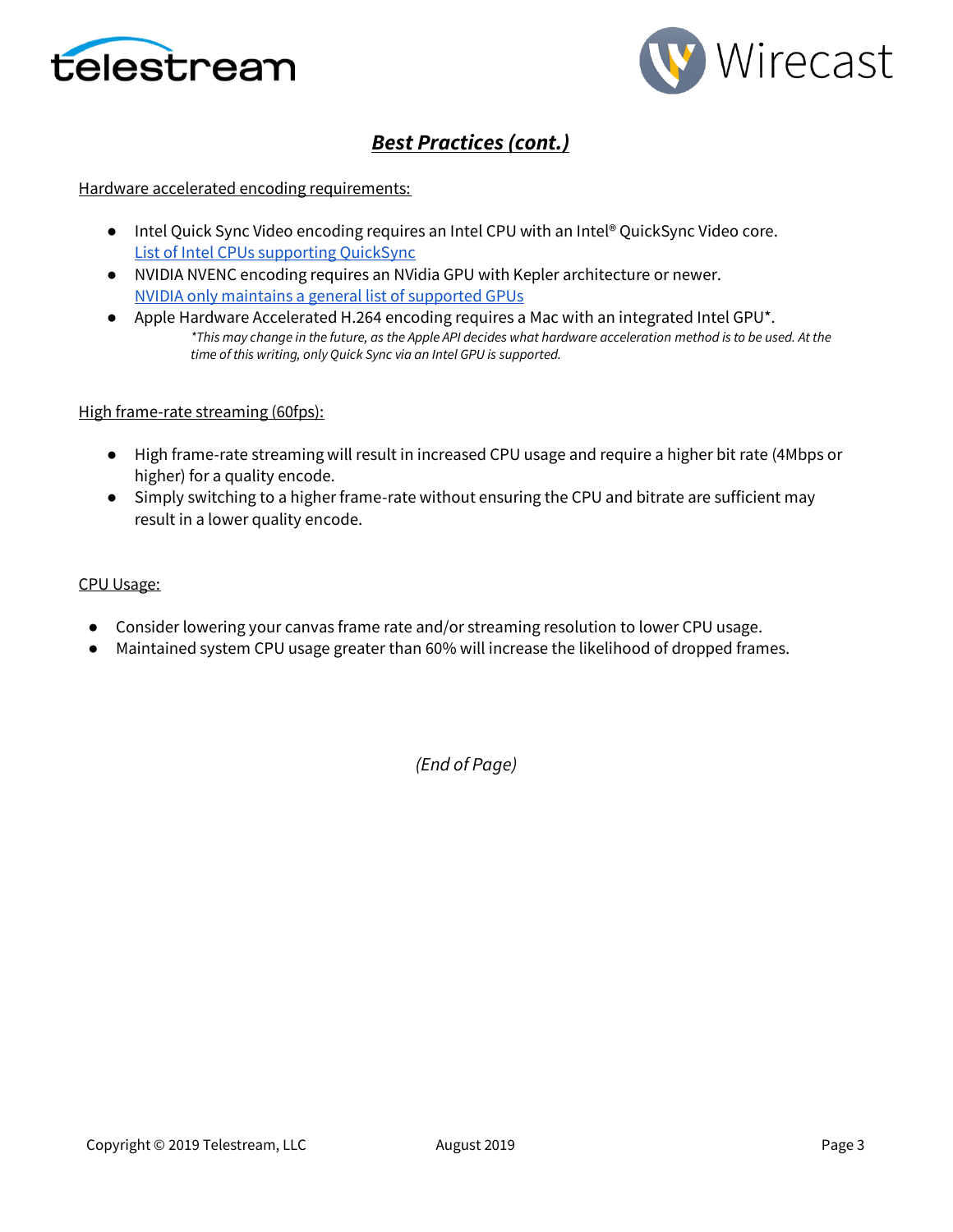



# *12.2.1 – Fixes*

- Fixed Image Carousel does not work on Windows
- Fixed Unable to use the audio channel mixer with a Studio license

## *12.2 – New Features*

#### **NEW – NDI ISO Recording and Replay**

• Wirecast can now record independent NDI source feeds (ISO recording of NDI feeds). This also enables the use of NDI sources for instant replay.

### *12.2 – Improvements*

- Improvement Double click volume slider to set volume level to 0db
- Improvement Improve name reporting of Facebook Location Pages
- Improvement Reset button for Crop Controls in Shot Layer Properties
- Improvement Update notification dialog to inform users if the update can be ran given their support status
- Improvement Update the error message for Stock Media when support is expired
- Improvement Update the NDI SDK to the latest 3.8 version
- Improvement When adding a shot from 'Edit' Menu allow the user an easier way to add a source

## *12.2 – Fixes*

- Fixed Add additional logging to diagnose timestamp issues in RTMP outputs
- Fixed Adding an NDI source from VLC the video output is missing with certain sources
- Fixed Ampersand incorrectly displayed on the Controllers Tab in Preferences
- Fixed Audio looping when NDI Sources become unavailable
- Fixed Blackmagic Devices through NDI not available in Wirecast
- Fixed Changing the graphics adapter then clicking restart causes indefinite hang
- Fixed Changing the system language and locale to certain languages will cause the preferences to reset at startup
- Fixed Colorspace dropdown is hidden when a source switches from RGB to YUV
- Fixed Crash changing Canvas Size
- Fixed Crash choosing Replay destination folder after adding duplicate Shortcut
- Fixed Crash when opening a Wirecast document with specific Text Sources
- Fixed Crash when reaching the Twitter/Periscope authorization timeout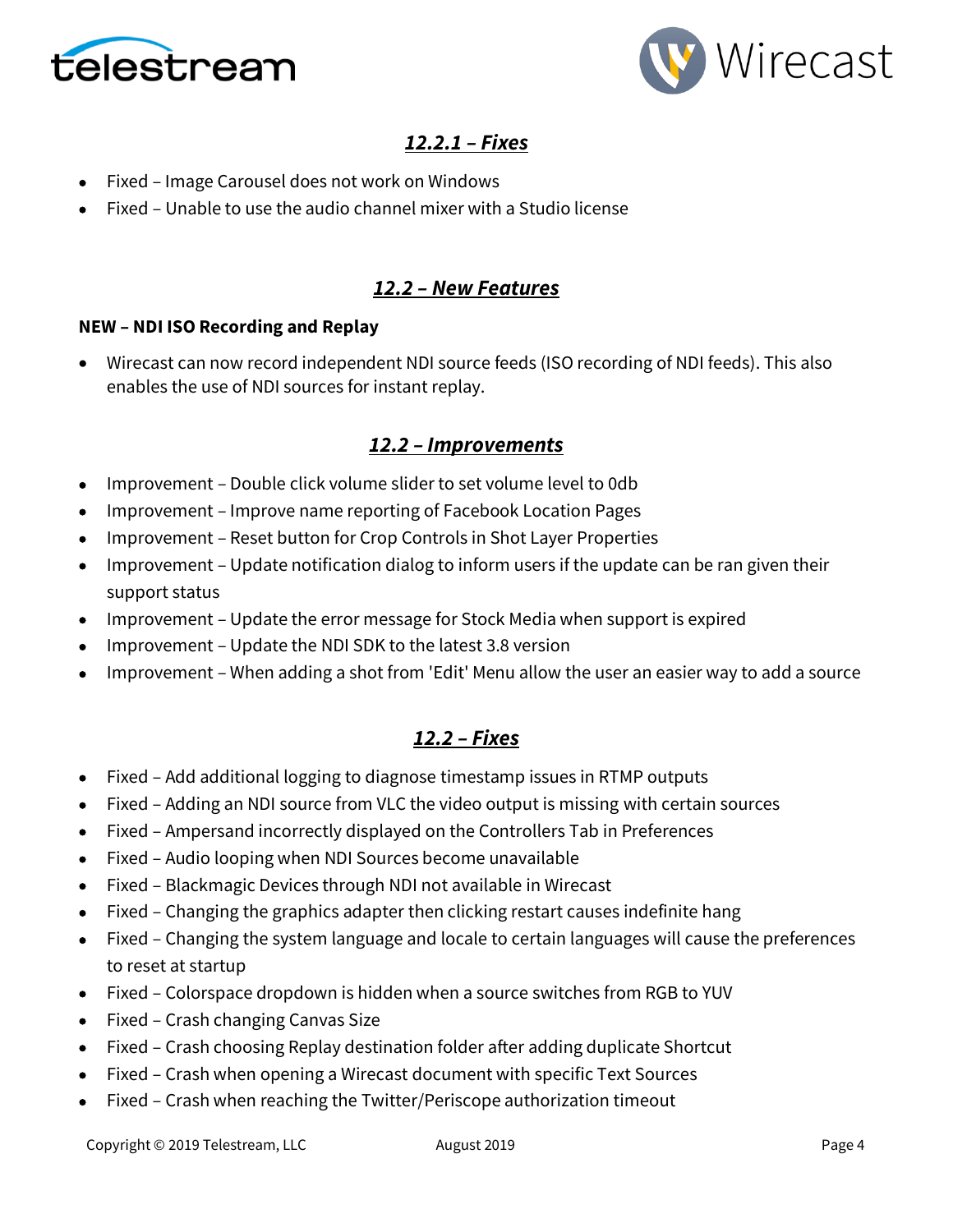



- Fixed Custom Presets are not available when using platform presets
- Fixed Dynamic Destination Protocol: x264\_preset not respected
- Fixed Improper capitalization in lead sentence in Stock Media Library warning message
- Fixed Improper layout when expanding the Add Shot dialog box
- Fixed Improper layout when resizing the Stock Media dialog box
- Fixed Improve LinkedIn Live failure logging
- Fixed Incorrect frame rate streaming to Wowza
- Fixed Korean Language Web Stream configuration fields missing
- Fixed Labels swapped for shadow interface settings
- Fixed LinkedIn Live Streaming to an organization then creating a broadcast as member results in server error
- Fixed LinkedIn Live Switching between accounts does not refresh organizations popup
- Fixed LinkedIn Live Unable to create a broadcast after finishing a broadcast
- Fixed Japanese: Incorrect formatting of a hyperlink on the Welcome to Wirecast screen
- Fixed Japanese: Incorrect translation for "Tip of the Day"
- Fixed Memory leaks while looping video
- Fixed Multi-Viewer Config Window shows incorrect resolution when a monitor is scaled at 200%
- Fixed NDI Tampered Network Traffic with NDI Source causes Wirecast to crash
- Fixed Selecting the low bandwidth option results in bad video
- Fixed Out of process Task Sources will not display at full refresh rate in the multi-viewer until the source enters Preview/Live
- Fixed Odd license behavior when you select "Buy Wirecast" then close the purchase window
- Fixed QR Code inverted
- Fixed Remote rendezvous guest still hears audio from the microphone at full volume level
- Fixed Show the correct error message when entering a blacklisted serial
- Fixed Show the correct error message when entering an invalid serial
- Fixed Show the correct error message when exceeding the activation limit
- Fixed Stock Media Library: License tab of Preferences should indicate support date is also for SML
- Fixed Stock Media Library no character limit or restriction in search box.
- Fixed Support Restream.IO Chat in Web Page shot
- Fixed Text: Shadow Checkbox does not retain state
- Fixed Trial License does not allow certain PRO audio features
- Fixed Web Page source not animating, just static images
- Fixed Windows Media Server port number does not change
- Fixed Wirecast crashed when changing output audio device on macOS
- Fixed Wirecast One MBP Touch Bar displays five layers
- Fixed Wowza Stream Engine Logs report incorrect frame rate metadata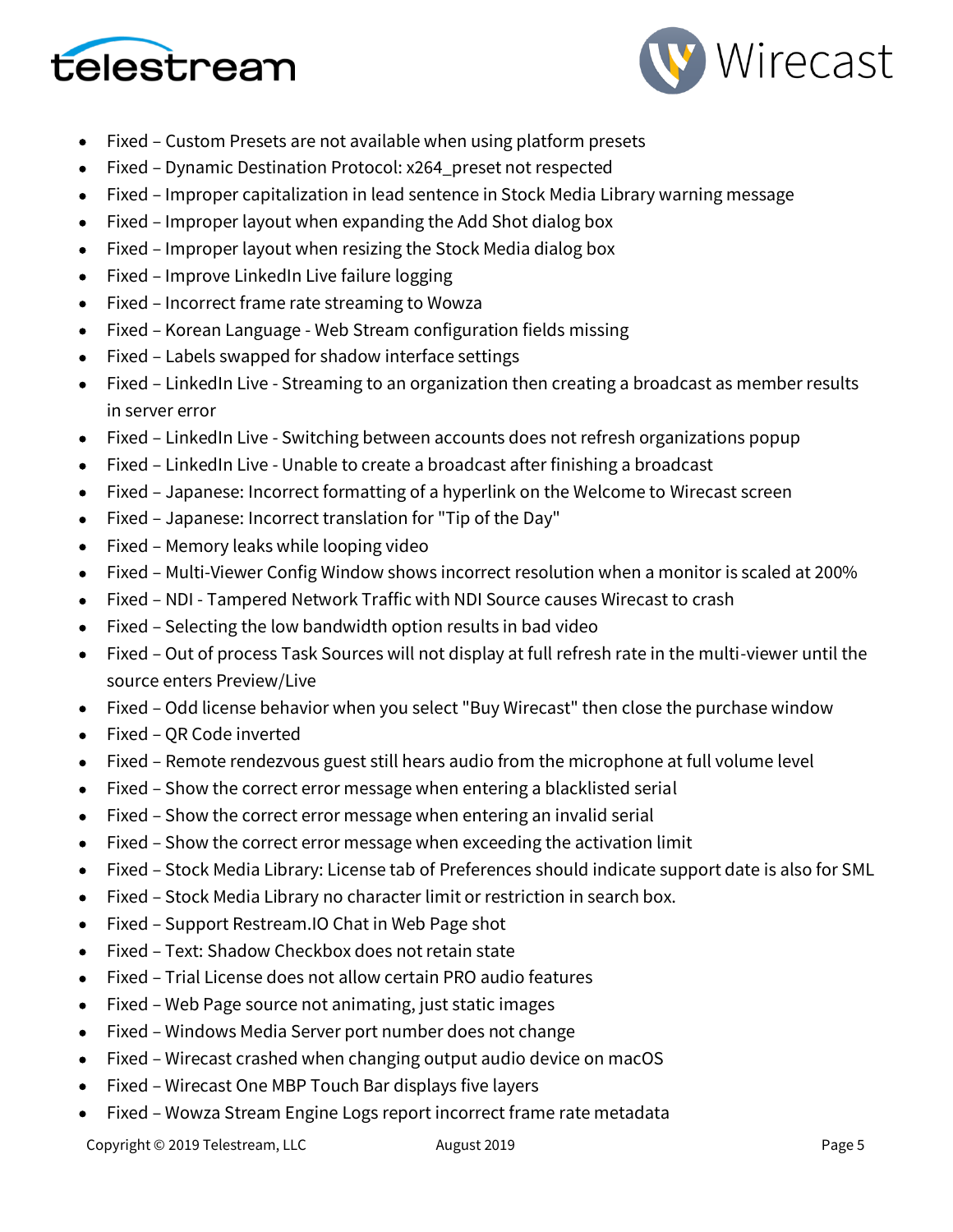



• Fixed – XKEYS - Transition indicator lights are backwards unless the default transitions are used

# *12.1.1 – Fixes*

- Fixed Microsoft Stream destination filter rejects valid custom domains
- Fixed QR Code does not work
- Fixed Rare crash with certain Blackmagic devices on macOS
- Fixed Removed CEF from YouTube destination authentication workflow
- Fixed Rendezvous Guest stops receiving video after changing the camera or microphone
- Fixed Rendezvous Guest tally lights do not work
- Fixed RSS Feeds do not work
- Fixed Unable to change active shot with AppleScript

## *12.1 – New Features*

#### **NEW – Wirecast One**

- New tier of Wirecast now available!
- Wirecast One is the most affordable way to get your first streams up and running while harnessing the power and ease of use Wirecast is known for. With a single camera input and easy streaming to your preferred destination, Wirecast One covers all the basics for your first stream and is powerful enough for your 1000th!
- Wirecast One can be used by beginner streamers all the way up to the veterans of live video, but it is perfect for streaming to social media websites like Facebook or Twitter, and all your live streams from casual events to the most professional productions.
- For a comprehensive comparison of One, Studio, and Pro, pleas[e visit our Buy page.](https://www.telestream.net/wirecast/store.asp)

### **NEW – LinkedIn Live**

- **Attention:** LinkedIn Live is currently invite only, via LinkedIn.
	- o **Link to LinkedIn application process can be found within Wirecast Output Settings with LinkedIn Live chosen as the destination.**
	- o **Alternatively, you can apply directly by clicking [here.](https://www.linkedin.com/help/linkedin/answer/100224/applying-for-live-video-broadcasting)**
- With LinkedIn's new Live offering, you can now stream directly to your LinkedIn network.
	- o Your LinkedIn network will receive an alert when you go live.

### **NEW – Facebook Donation Button for Verified Pages**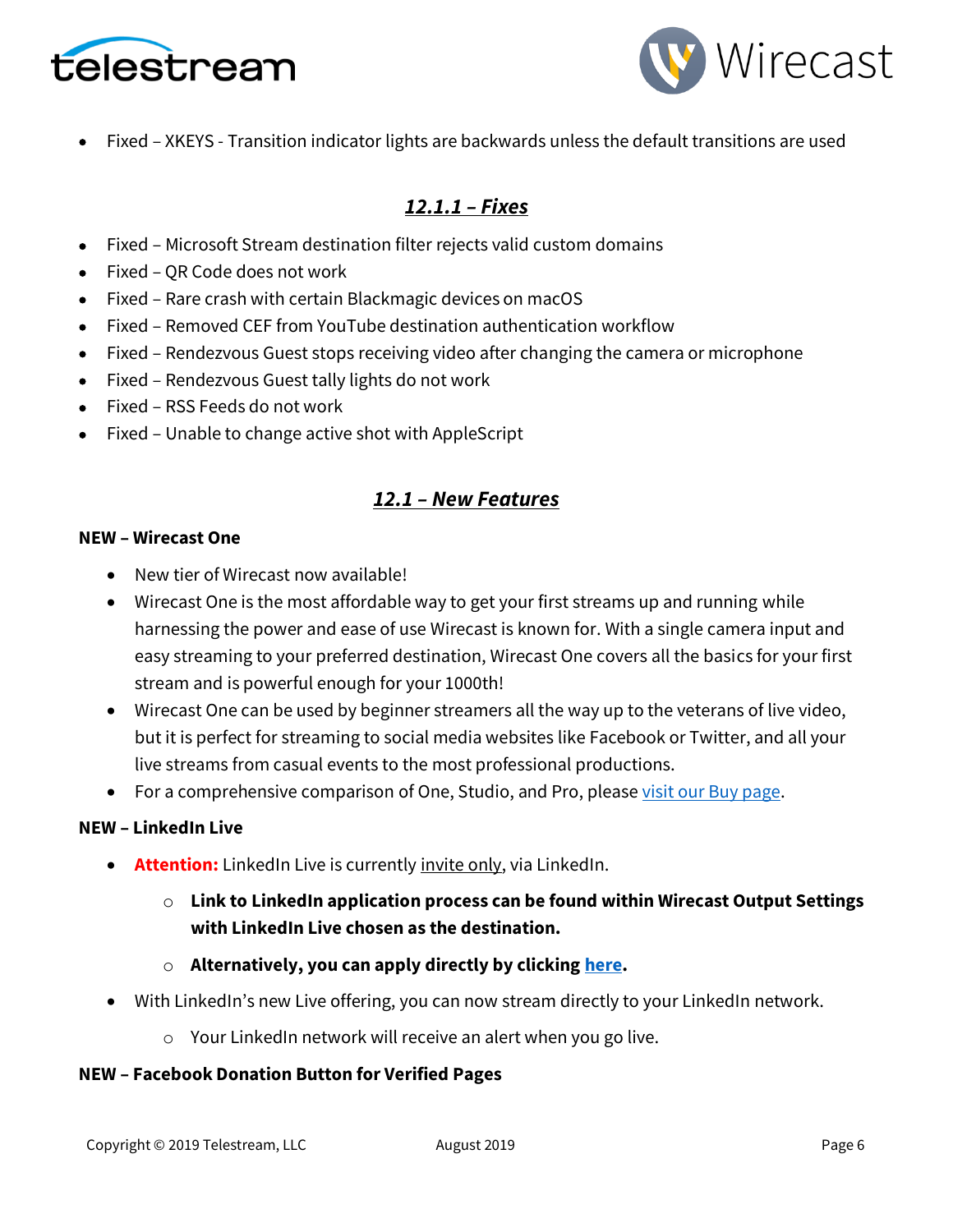



- Now, Wirecast users with a verified page can enable the donation button for viewers of the stream.
- In Wirecast, simply go to the advanced section of the Facebook Live output settings, log in with credentials to a verified Facebook page, check "Show Donation Button", and enter the Facebook Charity ID.

## o **For more details regarding Facebook Donation eligibility, [read here.](https://www.facebook.com/facebookmedia/blog/fundraising-with-facebook-live)**

## *12.1 – Improvements*

- Improvement Add "Remind me later" option to the Wirecast Support Renewal nag page
- Improvement Implement preference for disabling unlicensed functionality

# *12.1 – Fixes*

- Fixed 404 returned when requesting help from the Encoder Presets window
- Fixed Add Patios for LinkedIn Live Broadcast has ended alert message
- Fixed Adding a VLC NDI source to the document causes a crash on Windows
- Fixed Alpha issues with TL4 via NDI in WC12
- Fixed Always allow change user option in Facebook log-in
- Fixed Audio artifacts in Blackmagic and Magewell sources
- Fixed Build In / Build Out elements don't move proportionally
- Fixed Cannot select Cut or Smooth from transitions dropdown menu after update
- Fixed Check mark icon does not show for options within the Matte drop down menu
- Fixed Clicking "Crosspost Settings" crashes Wirecast
- Fixed Entering a place prevents FB destination from recognizing verified pages
- Fixed Frozen video and synchronization problems when connecting to NDI sources in secondary documents
- Fixed Localization Mac OS: Stock Media Library download button cut off in localized versions
- Fixed Localization Windows OS: Stock Media Library cancel button cut off in localized versions
- Fixed Localization: "Primary Sound Driver" does not display properly.
- Fixed Memory leak/crash over time, ingesting 10 IP web streams
- Fixed Missing space on the Software Update Tab in Preferences
- Fixed NDI Sources remain in the add Source Dialog after being disconnected
- Fixed NDI buffer delay
- Fixed RTMPS output via Microsoft Azure destination does not work
- Fixed Removing an AVCapture source from the Rendezvous mix causes the audio to be removed from the Live Output mix if it is also in the Live Canvas
- Fixed Stock Media Library: Placeholder text shows when trying to select a folder to download Stock Media files to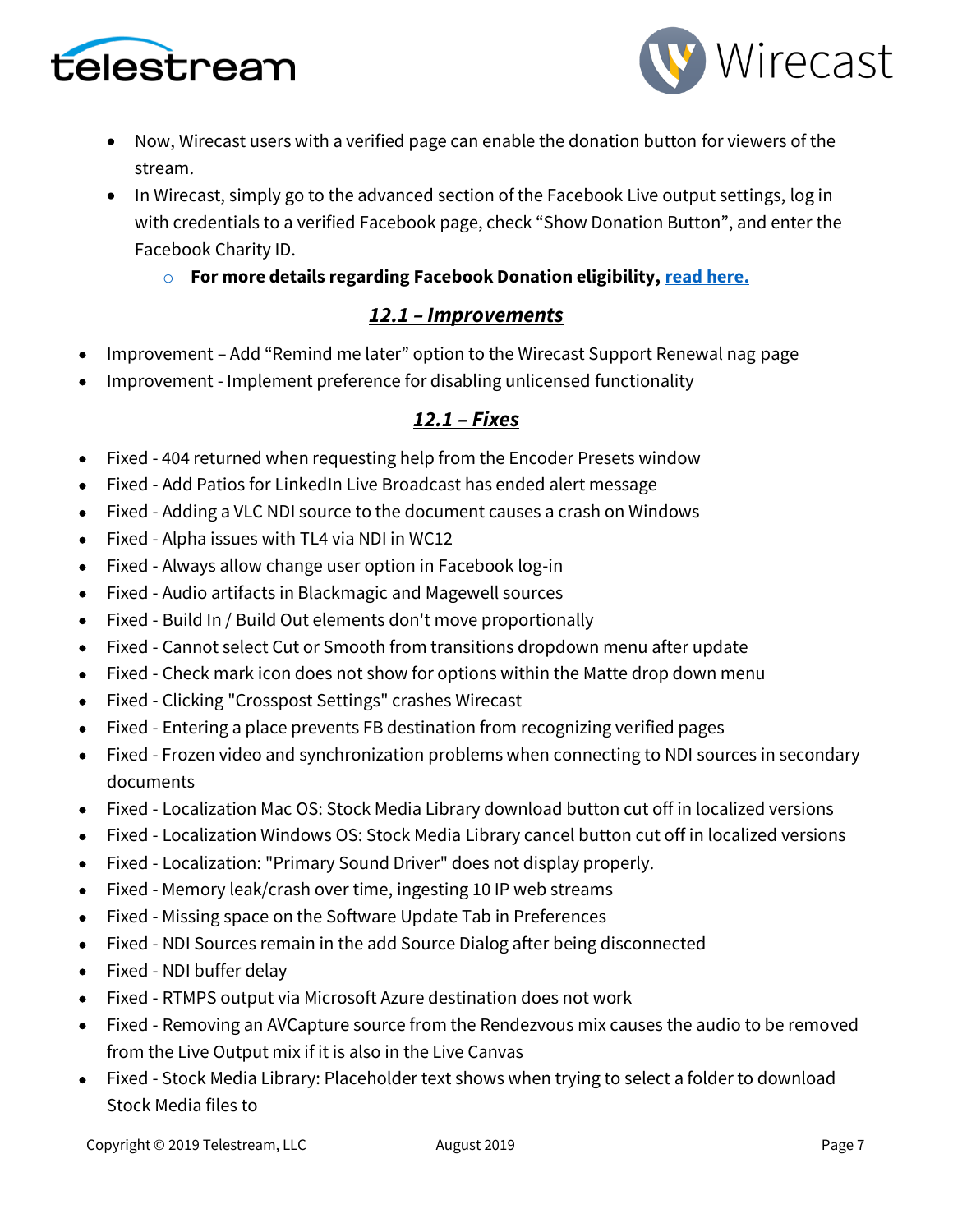



- Fixed Titler Live NDI Shot events do not work
- Fixed Trademark not present beside "Wirecast" when licensed
- Fixed Two browser tabs are spawned when selecting "MIDI forum" from Preferences
- Fixed Unable to use 3D Plane transition in Wirecast 12.
- Fixed Web stream URI and Username input boxes appear as if they are the same input box
- Fixed Webstream HLS source video freezes after several hours
- Fixed Windows: Rendezvous Audio Mixer shows a blank drop down menu until an option is selected
- Fixed Wirecast Crashed when selecting a youtube event
- Fixed Wirecast EULA showing odd characters in section 2.6
- Fixed Wirecast Preferences do not save when computer language is set to Russian
- Fixed Wirecast crashed when editing changes in audio mixer

## *12.0.1 – Fixes*

• Fixed – Dib.dll missing error when upgrading from Wirecast 11.1.2 to Wirecast 12.0 in specific circumstances.

## *12.0 – New Features*

#### **NEW – Stock Media Library**

- Now included with every active support subscription, the new Stock Media Library adds a growing database of over 500,000 unique, high quality media assets to your projects.
- A new custom-built portal gives you direct access to transitions, motion backgrounds, royaltyfree backing tracks, and videos from right within Wirecast.
- Select the new Media Files category in the Add Source dialog and choose Stock Media Library.

### **NEW – Stinger (Custom Transitions) Playback Speed Controls**

- Spice up your stinger transitions using the new Stock Media Library, which contains transition files.
- New speed controls allow you to adjust the timing of your stinger transitions, and an additional transition bank gives you more options for live production.

### **NEW – Rendezvous Audio Mixing**

- In the Rendezvous dashboard, you can now create a custom audio mix to be sent to your Rendezvous guests.
- Studio license level will allow you to select the devices to mix.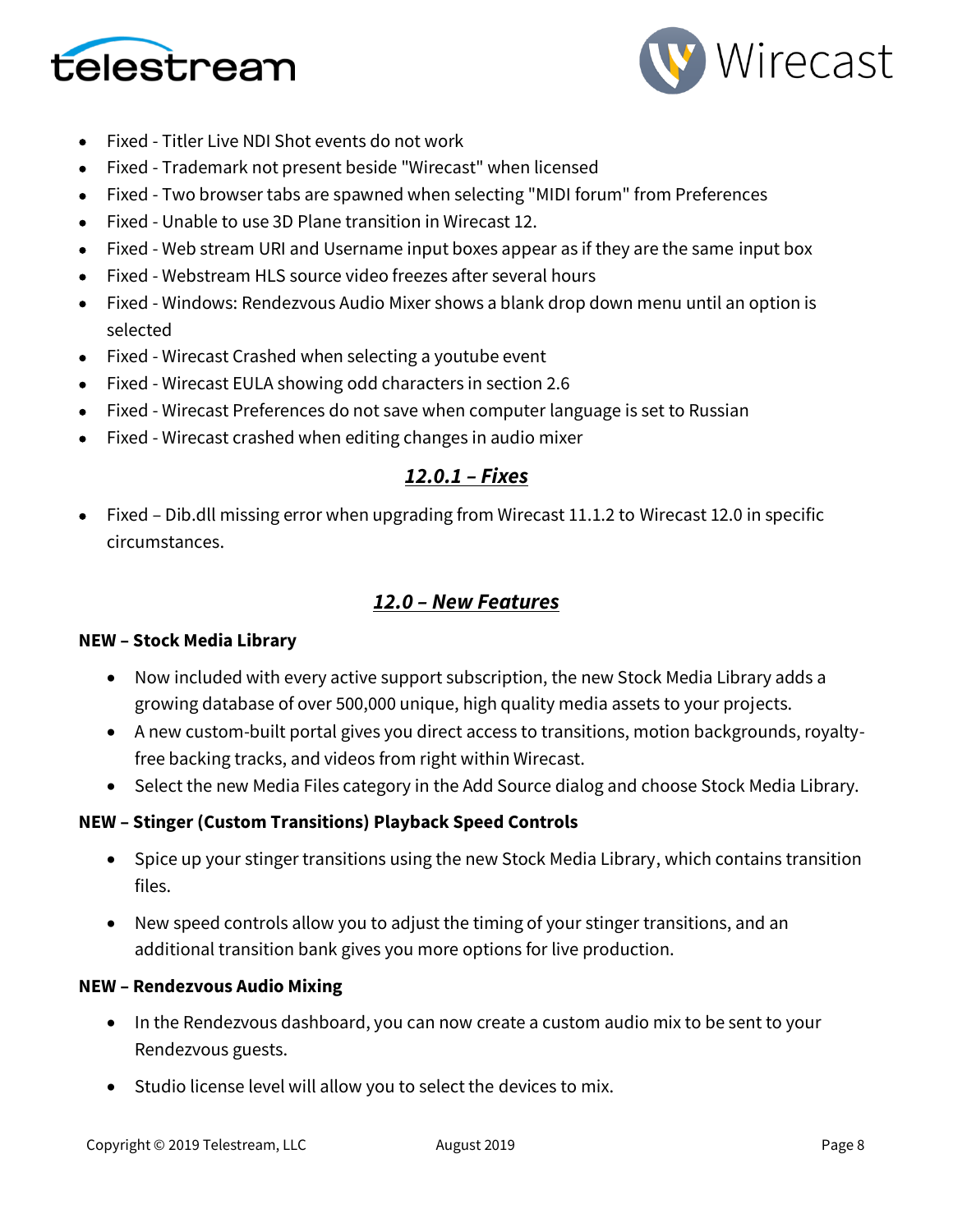



• Pro license levels will grant you the ability to select individual channels from audio devices to be mixed.

#### **NEW – QR Code Generator Source**

- Want to give your audience quick access to a custom link within your stream? Just create a QR code that your audience can scan! Copy your link into the new QR Code Generator and Wirecast will create a scannable image to broadcast to your fans.
- Select the Overlays category in the Add Source dialog and choose QR Code Generator.

### *12.0 – Improvements*

- Improvement Add ability to configure the number of transition banks in the Preferences
- Improvement Add ability to continuously read a text file in the Text Source Properties
- Improvement Allow users to configure the playback speed of Stinger Transitions
- Improvement Display the Facebook Page of Scheduled events in the Facebook Destination Output Settings
- Improvement Enable NVENC High Profile in Encoder settings
- Improvement Expose all options in Facebook Live Polls
- Improvement Update CEF to version 3578
- Improvement Update to NDI SDK v.3.8

### *12.0 – Fixes*

- Fixed Add better error messaging when the GPU does not support Direct X 11
- Fixed Adding a Direct Show audio device to the document causes duplicate sources to appear in the Rendezvous Dashboard
- Fixed After attempting to activate an old license, any subsequent invalid license activation attempts show an incorrect error message
- Fixed Audio from Multi-Channel Sources is not heard in the Rendezvous call when sending the Live Output audio track
- Fixed Build-In/Build-Out elements don't move proportionally
- Fixed Certain stinger transitions can appear doubled and stretched
- Fixed Change Audio right-click menu text is hard to read text
- Fixed Change the wording for missing Stinger Transitions
- Fixed Changing the playback speed of a stinger transition pauses it without updating the pause/play button
- Fixed Clicking X in the Add Source Dialog adds any selected sources to the document on Windows
- Fixed Clock System Fonts missing font picker dialog
- Fixed Crash when adding a Stinger Transition on Windows 7 with an AMD GPU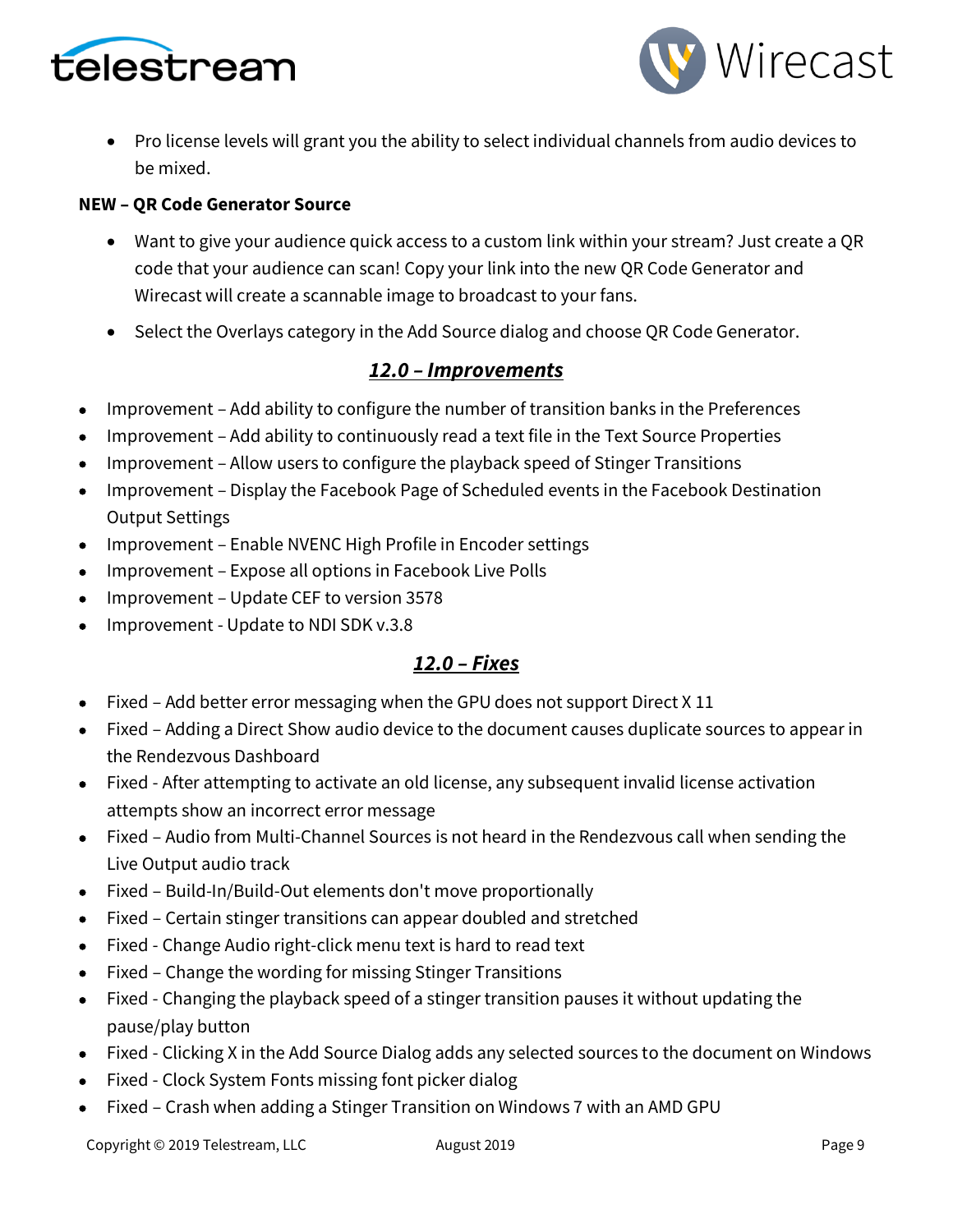



- Fixed Facebook Scheduled events list fails to be read properly in some cases
- Fixed Fixed bad alignment in Teradek StreamReader Properties page
- Fixed Hang when selecting a Stinger Transition then immediately using the transition
- Fixed IP camera frame glitch
- Fixed Midi controller volume slider control skips from 99% to 101%
- Fixed NDI detection is disabled when disabling IP Camera discovery
- Fixed Opening a new document during a stream caused Wirecast to Crash after disconnecting from a Rendezvous Session
- Fixed Periscope Destination Schedules Event and Tweets even if Destination is Disabled
- Fixed PTZ IP Port field does not update after switching to a PTZ profile that uses a required IP port
- Fixed Random crash during a Rendezvous Session
- Fixed Random crash when a document has disconnected sources
- Fixed Random hang when switching sources
- Fixed Rare hang that can occur on Windows
- Fixed Remove Facebook donation button from Profiles (not supported by Facebook)
- Fixed Remove Shutdown when not live from Clock and Solid Color sources
- Fixed Security Warning Preventing Facebook Live Authentication on certain 4G networks
- Fixed Streaming to Ustream causes a hang on macOS Mojave
- Fixed Switching Destinations from Facebook User Code While Authenticating Disables OK Button
- Fixed Telestream Cloud Restream output out of sync when started after another output
- Fixed Unable to capture video from Osprey 900 series capture cards
- Fixed Unable to create a Scheduled YouTube Event
- Fixed Unable to delete Scheduled Events on Profiles
- Fixed Unable to stream to certain RTMP servers on macOS Mojave
- Fixed Unable to use ScreenFlow screen record with record PC audio selected while running Rendezvous Session
- Fixed Virtual Mic audio distortion in Zoom
- Fixed –Unable to remove Live Output from the Rendezvous mix

### *Known Issues*

- MacOS Adding more than one PTZOptics NDI connection to a single machine (regardless of the connecting application) can cause a crash in the application that is the second to connect.
	- o Workaround 1 Disable Multicast
		- Go to the PTZOptics camera admin webpage.
		- Go to the Network Section.
		- Disable Multicast